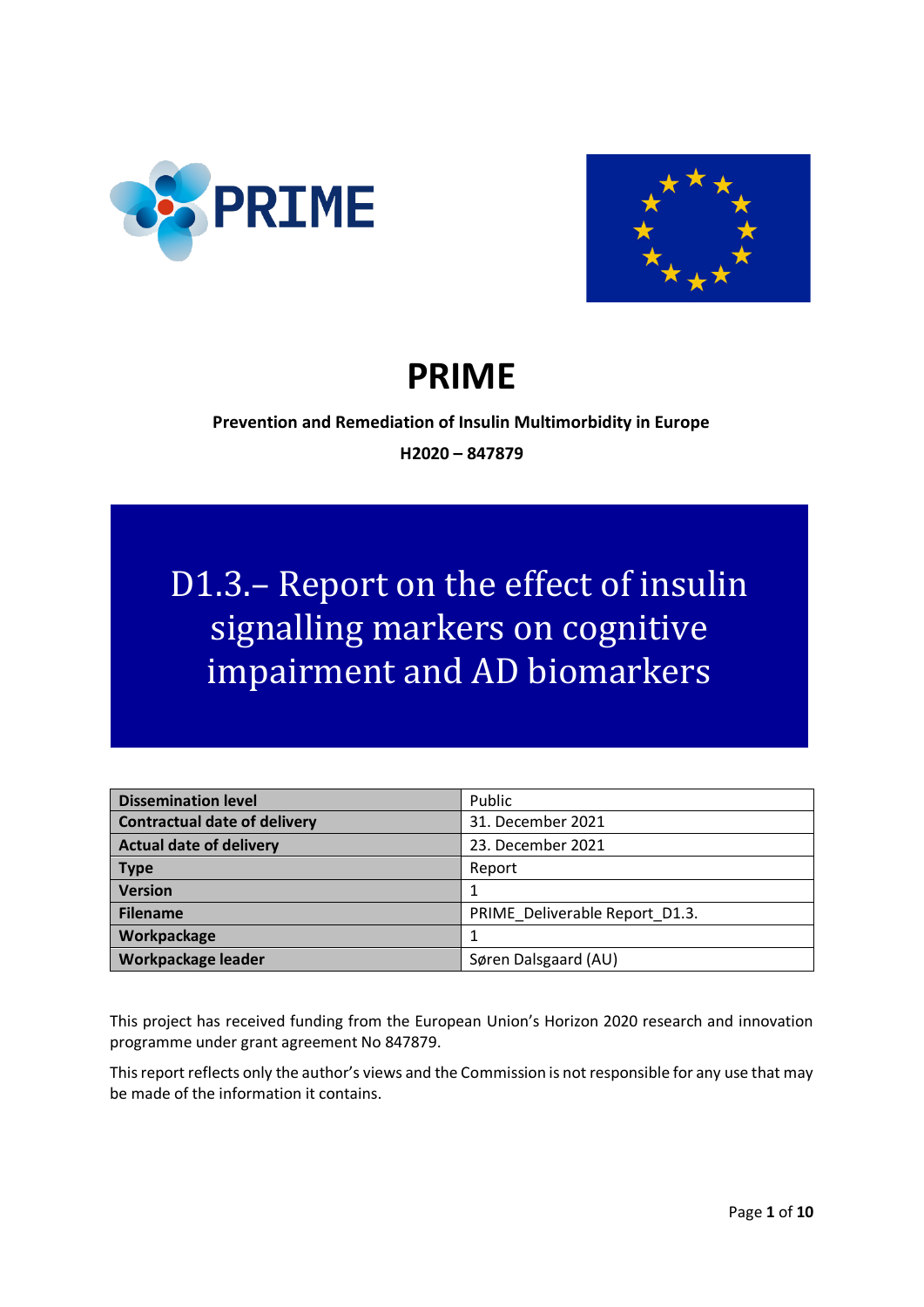# **Author list**

| Organisation                 | <b>Name</b>                | <b>Contact information</b>        |  |
|------------------------------|----------------------------|-----------------------------------|--|
| <b>Maastricht University</b> | <b>Veerle van Gils</b>     | v.vangils@maastrichtuniversity.nl |  |
| <b>Maastricht University</b> | <b>Stephanie Vos</b>       | s.vos@maastrichtuniversity.nl     |  |
| <b>Maastricht University</b> | <b>Willemijn Jansen</b>    | w.jansen@maastrichtuniversity.nl  |  |
| <b>Maastricht University</b> | <b>Pieter Jelle Visser</b> | pj.visser@maastrichtuniversity.nl |  |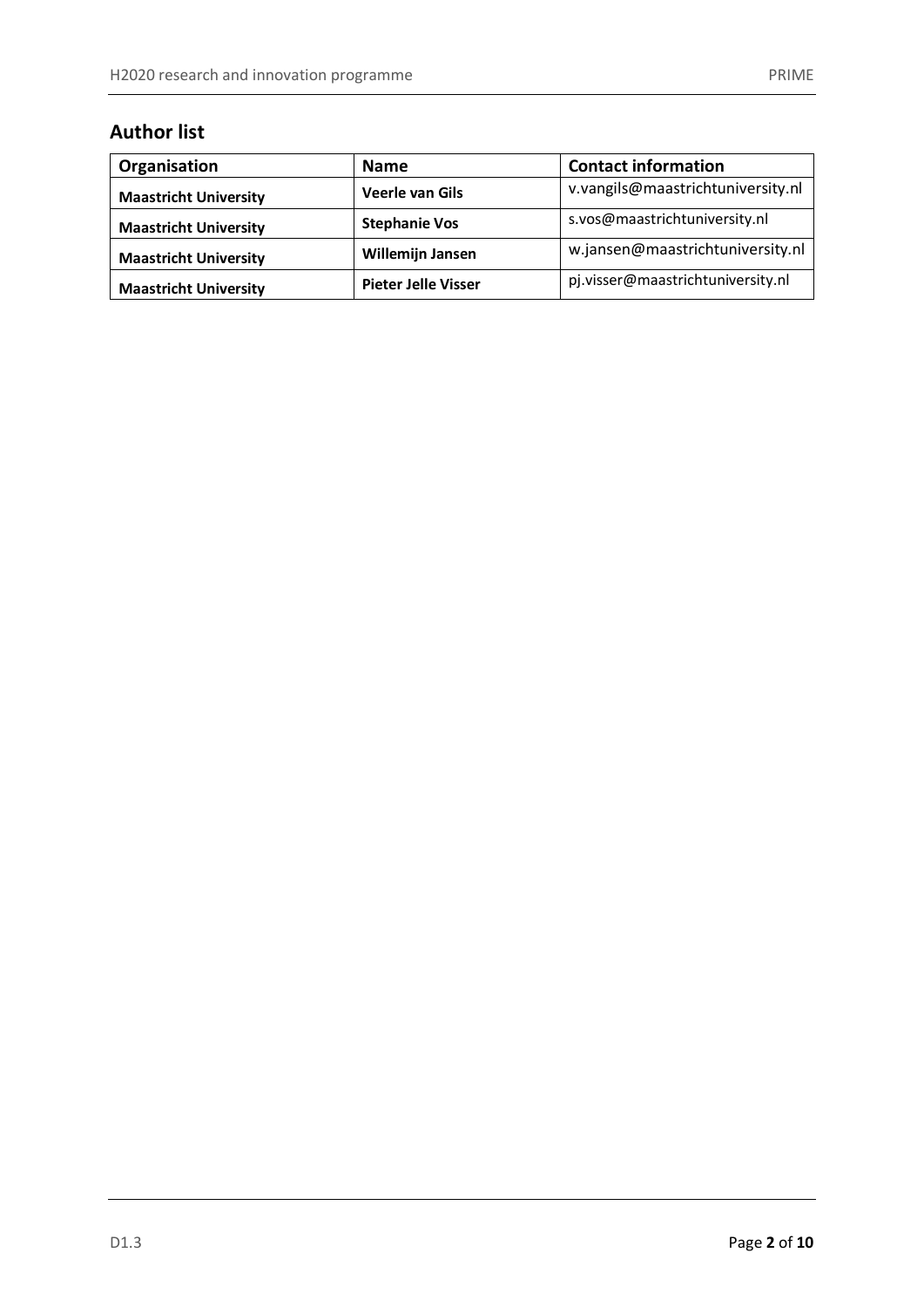# **Abbreviations**

| AD          | Alzheimer's Disease           |  |  |
|-------------|-------------------------------|--|--|
| DM          | Diabetes Mellitus             |  |  |
| <b>NC</b>   | <b>Normal Cognition</b>       |  |  |
| <b>MCI</b>  | Mild Cognitive Impairment     |  |  |
| <b>CSF</b>  | Cerebrospinal fluid           |  |  |
| OR          | Odds Ratio                    |  |  |
| <b>MMSE</b> | Mini-Mental State Examination |  |  |
| <b>PET</b>  | Positron Emission Tomography  |  |  |
| p-tau       | Phosphorilated tau            |  |  |
| t-tau       | Total tau                     |  |  |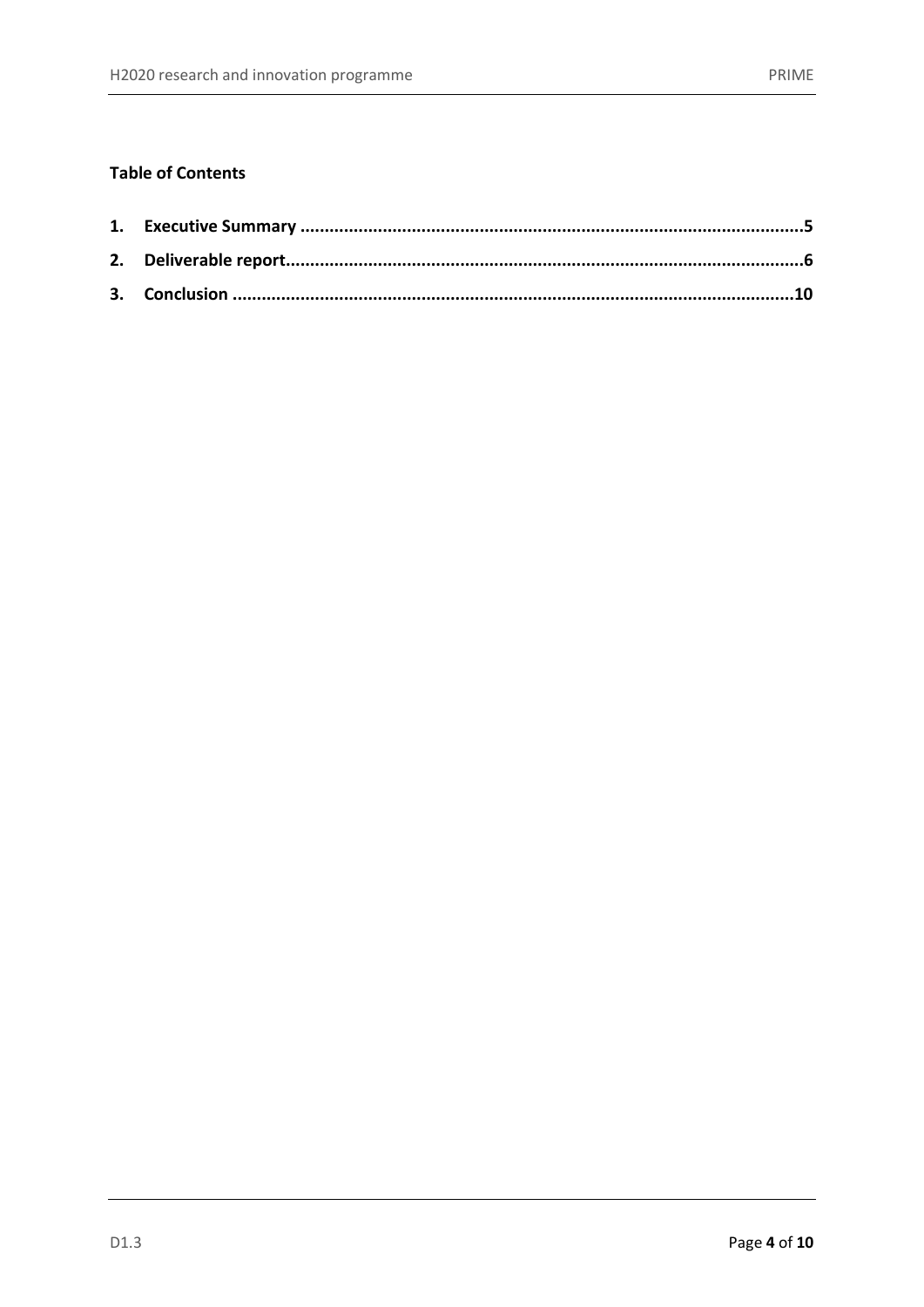#### <span id="page-4-0"></span>**1. Executive Summary**

As part of PRIME task 4 of WP1, our goal was to explore the relationship between insulinrelated markers and Alzheimer's Disease (AD). Diabetes mellitus (DM) and its related markers, such as blood glucose levels, are often associated with cognitive decline and dementia. However, it remains unclear whether DM and related markers are associated with AD biomarkers in the brain or AD-related cognitive decline.

Therefore, our aim was to explore the association of DM with the AD biomarkers amyloid, phosphorylated tau (p-tau) and total tau (t-tau), and whether DM and AD markers interact in their effect on cognitive decline. Data from nine memory clinic and aging cohorts of persons with normal cognition (NC), Mild Cognitive Impairment (MCI), and dementia were harmonised and combined to explore this research question.

Our results indicate that DM diagnosis is unrelated to AD biomarkers. Abnormal blood glucose levels were related to a lower frequency of abnormal t-tau in the total and MCI group, and a lower frequency of amyloid in the total group after adjustment for comorbidities. Moreover, AD biomarker-related cognitive decline was not influenced by presence of DM or abnormal blood glucose levels, except for an increased cognitive decline in patients with both DM and abnormal t-tau levels. After stratification, we found that the presence of AD biomarkers was mainly related to cognitive decline in non-demented persons, while DM was associated with cognitive decline in dementia patients. Together, our findings demonstrate that AD and DM are largely unrelated processes that are independently associated with cognitive decline at different clinical stages.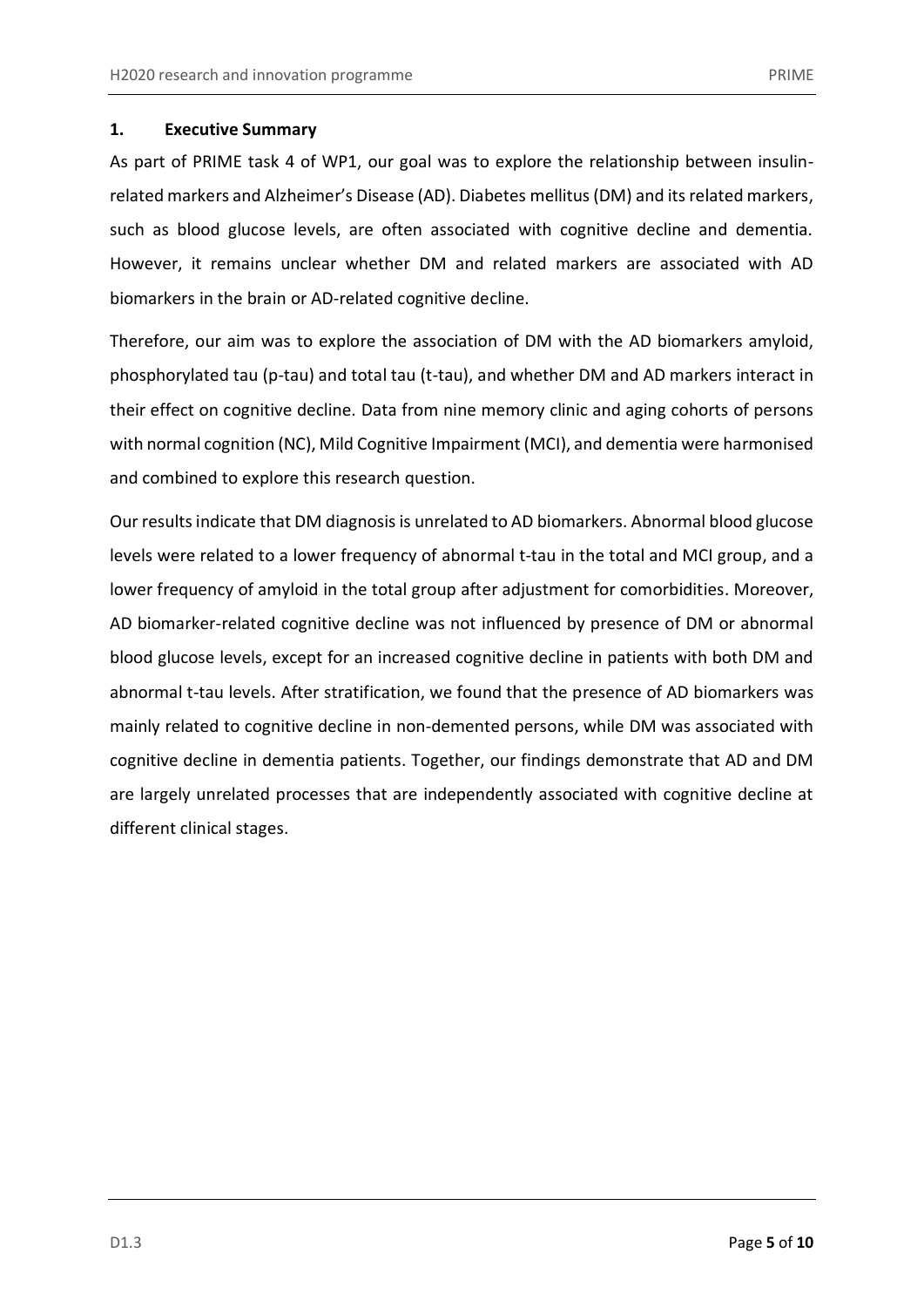#### <span id="page-5-0"></span>**2. Deliverable report**

Diabetes mellitus (DM) and its related markers, such as blood glucose levels, are often associated with cognitive decline and dementia. However, it remains unclear whether DM and related markers are associated with AD biomarkers in the brain or AD-related cognitive decline. Our aim, as part of WP1 Task 4, was to explore the relationship of DM and blood glucose levels with AD biomarkers and its associated cognitive decline.

To this end, we collected and harmonised the existing data of nine memory clinic and aging cohorts. We included participants ( $N = 3.121$ ) with available data on DM diagnosis or blood glucose measures, any AD biomarker measure, and demographics. Blood glucose measures included HbA1c, fasted and non-fasted blood glucose levels. AD biomarkers included CSF protein measures of amyloid-beta42, p-tau and t-tau, and amyloid PET visual read. Abnormality of blood glucose was based on the ADA guidelines for diabetes, whereas the abnormality of AD biomarkers was based on data-driven or predefined local cut-offs. We used logistic regression to investigate baseline associations between DM or blood glucose levels and AD biomarkers. Mixed models with random slopes and intercepts were used to examine the effects of AD biomarkers in combination with DM or blood glucose levels on global cognitive decline. These longitudinal analyses were performed in a subgroup of the total sample that performed a Mini-Menta State Examination (MMSE) measure at baseline and at least one follow-up visit (N = 2.093). Follow-up visits ranged from 0.5 to 8 years, with a mean follow-up time of 1.83 years. All analyses were adjusted for demographics (i.e. age, gender, education years).

The total number of cases per cohort and per diagnosis group is provided in Table 1. The available measures per cohort are summarised in Table 2. The prevalence of DM increased with diagnosis, with a prevalence of 6.4% in the normal cognition group, 11.6% in the MCI group, and 19.4% in the dementia group.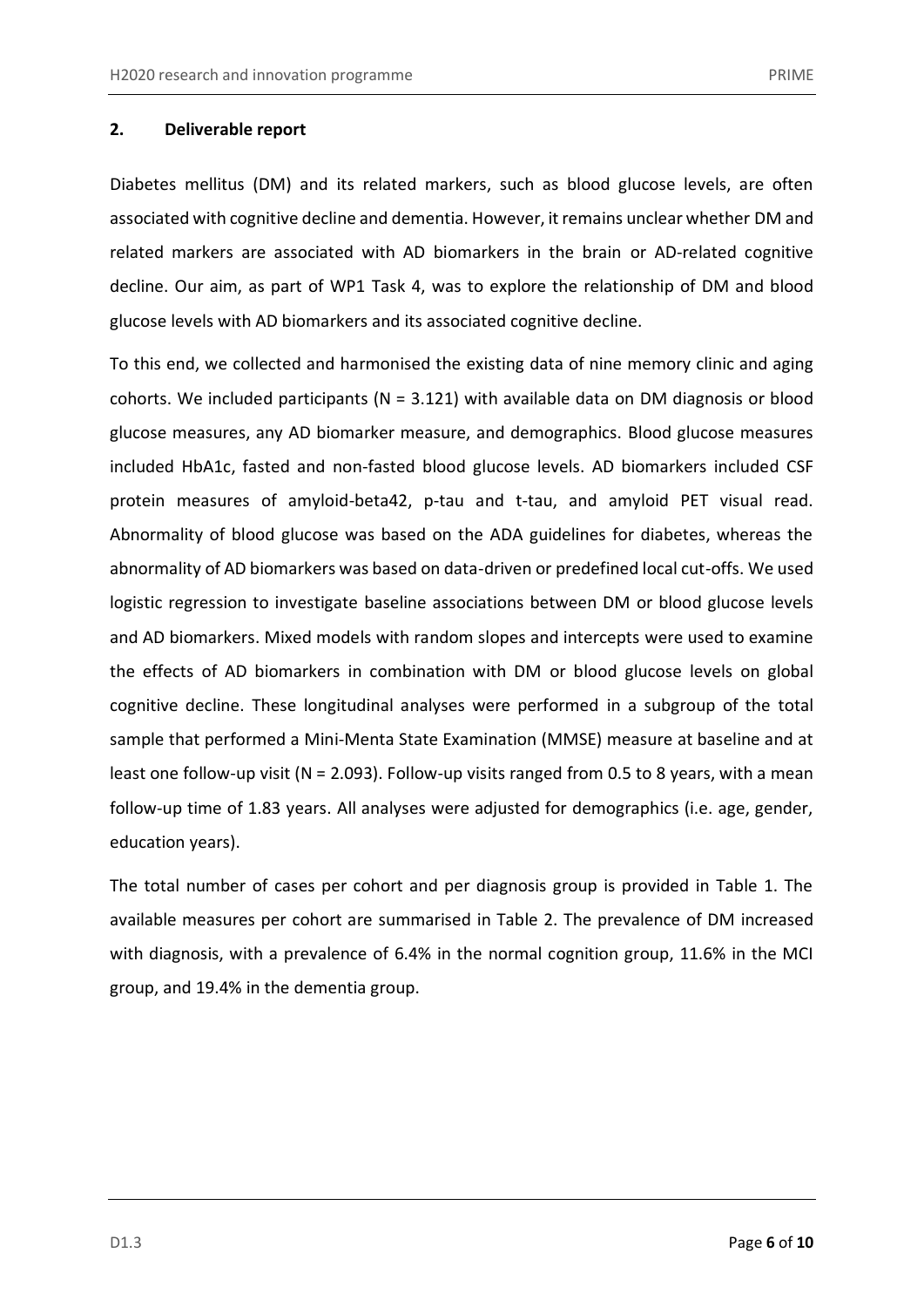| Cohort                | <b>Total number</b> | <b>NC (%)</b> | <b>MCI (%)</b> | Dementia (%) |
|-----------------------|---------------------|---------------|----------------|--------------|
| <b>BBACL</b>          | 69 (44%)<br>156     |               | 61 (39%)       | 26 (17%)     |
| <b>Clemens</b>        | 1(1%)<br>135        |               | 100 (74%)      | 34 (25%)     |
| <b>CBAS</b>           | 227                 | 45 (20%)      | 144 (63%)      | 38 (17%)     |
| <b>EMIF PreclinAD</b> | 126                 | 126 (100%)    | $0(0\%)$       | $0(0\%)$     |
| <b>EMIF 90+</b>       | 70 (71%)<br>98      |               | 7(7%)          | 21 (21%)     |
| <b>EPAD</b>           | 1280 (72%)<br>1769  |               | 477 (27%)      | 12 (1%)      |
| <b>GAP</b>            | 192                 | 192 (100%)    | $0(0\%)$       | $0(0\%)$     |
| <b>IRS</b>            | 57                  | 57 (100%)     | $0(0\%)$       | $0(0\%)$     |
| <b>MBD</b>            | 361                 | 85 (24%)      | 187 (52%)      | 89 (25%)     |
| <b>Total</b>          | 3.121               | 1.925 (62%)   | 976 (31%)      | 220 (7%)     |

## **Table 1. Cohort overview**

**Table 2. AD biomarker and diabetes measures per cohort**

| <b>Cohort</b>    | <b>CSF</b>               | Amyloid    | <b>Diabetes</b> | <b>Blood</b> | Main glucose     |
|------------------|--------------------------|------------|-----------------|--------------|------------------|
|                  | biomarkers               | <b>PET</b> | diagnosis       | glucose      | measure          |
| <b>BBACL</b>     | X                        |            | X               | X            | Non-fasted blood |
|                  |                          |            |                 |              | glucose          |
| <b>Clemens</b>   | X                        |            | X               | X            | HbA1c            |
| <b>CBAS</b>      | X                        | X          | X               | X            | HbA1c            |
| <b>EMIF</b>      | X                        |            | X               | X            | HbA1c            |
| <b>PreclinAD</b> |                          |            |                 |              |                  |
| <b>EMIF 90+</b>  | $\overline{\phantom{0}}$ | X          | X               | X            | HbA1c            |
| <b>EPAD</b>      | X                        |            | X               | -            |                  |
| <b>GAP</b>       | X                        |            | X               | X            | HbA1c            |
| <b>IRS</b>       | X                        |            | X               | X            | HbA1c            |
| <b>MBD</b>       | X                        |            | X               |              |                  |

# *The association of DM diagnosis and blood glucose levels with AD biomarkers*

## *DM diagnosis and AD biomarkers*

Logistic regression analyses indicate that in the total group as well as in separate diagnostic groups, no association was found between DM diagnosis and AD biomarkers. Adjustment for presence of relevant comorbidities (hypertension, hypercholesterolemia and obesity) did not change our findings. In addition, results were similar for persons with and without diabetic medication in the total group and diagnostic subgroups.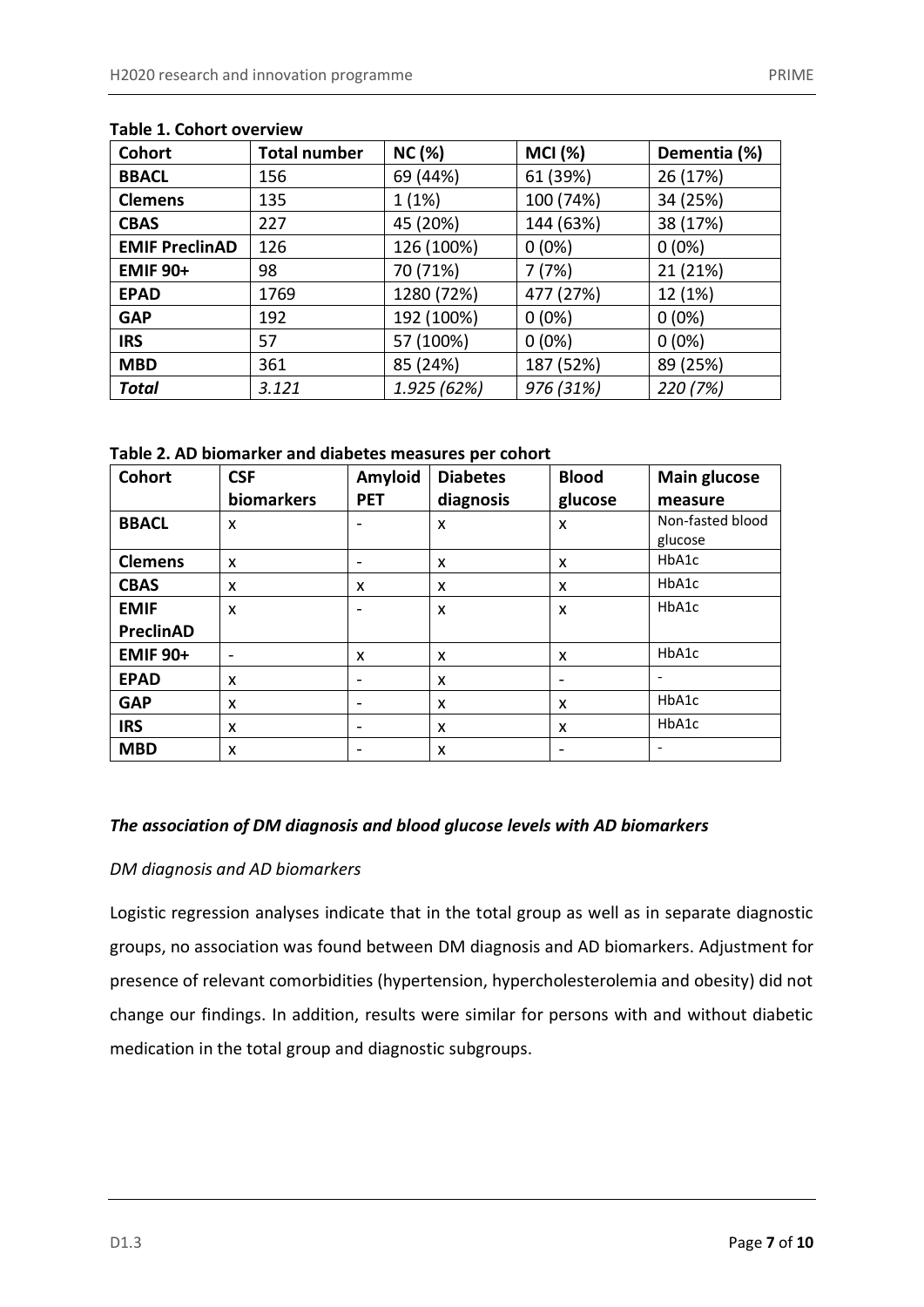In the total group, we found an association between abnormal blood glucose levels and t-tau, with lower odds of t-tau abnormality in persons with abnormal blood glucose levels (OR  $=$ 0.42, *p* = 0.02). This effect was driven by individuals with MCI (OR 0.29, *p* = 0.02). In the total group only, a trend was found for an association between abnormal blood glucose levels and less amyloid abnormality (OR = 0.56, *p* = 0.06). After adjustment for obesity, hypertension, hypercholesterolemia, this association became significant (OR = 0.43, *p* = 0.04). Results for ptau and t-tau remained similar after comorbidity adjustment.

# *The association of DM diagnosis and blood glucose levels with AD biomarkers in their effect on cognitive decline*

#### *DM diagnosis, AD biomarkers and cognitive decline*

In the total group, at baseline, the presence of DM diagnosis ( $p < 0.05$ ) or any abnormal AD biomarker (amyloid, p-tau and t-tau all p < 0.001) was related to worse global cognition measured by the Mini-Mental State Examination (MMSE). When stratifying for diagnosis, a baseline association with cognitive performance was only shown for amyloid and p-tau.

In the total group, mixed model slope analyses showed that having both DM and abnormal ttau levels was associated with an accelerated decline in global cognition, compared to having either DM diagnosis or abnormal t-tau separately (p = 0.01). However, these findings were not confirmed in the separate diagnostic groups and also became non-significant in the total group when adjusting for hypertension, obesity and hypercholesterolemia. The associations of amyloid or p-tau with global cognitive decline were not influenced by the presence of DM. However, we found significant independent effects of DM diagnosis ( $p < 0.01$ ) and AD biomarkers amyloid and p-tau (both p < 0.001) on global cognitive decline for the total group. When stratifying for each diagnostic group, we found that abnormal AD biomarkers but not DM diagnosis were associated with cognitive decline in the NC and MCI groups, while only DM diagnosis was associated with cognitive decline in the dementia group. Use of diabetic medication did not influence these results.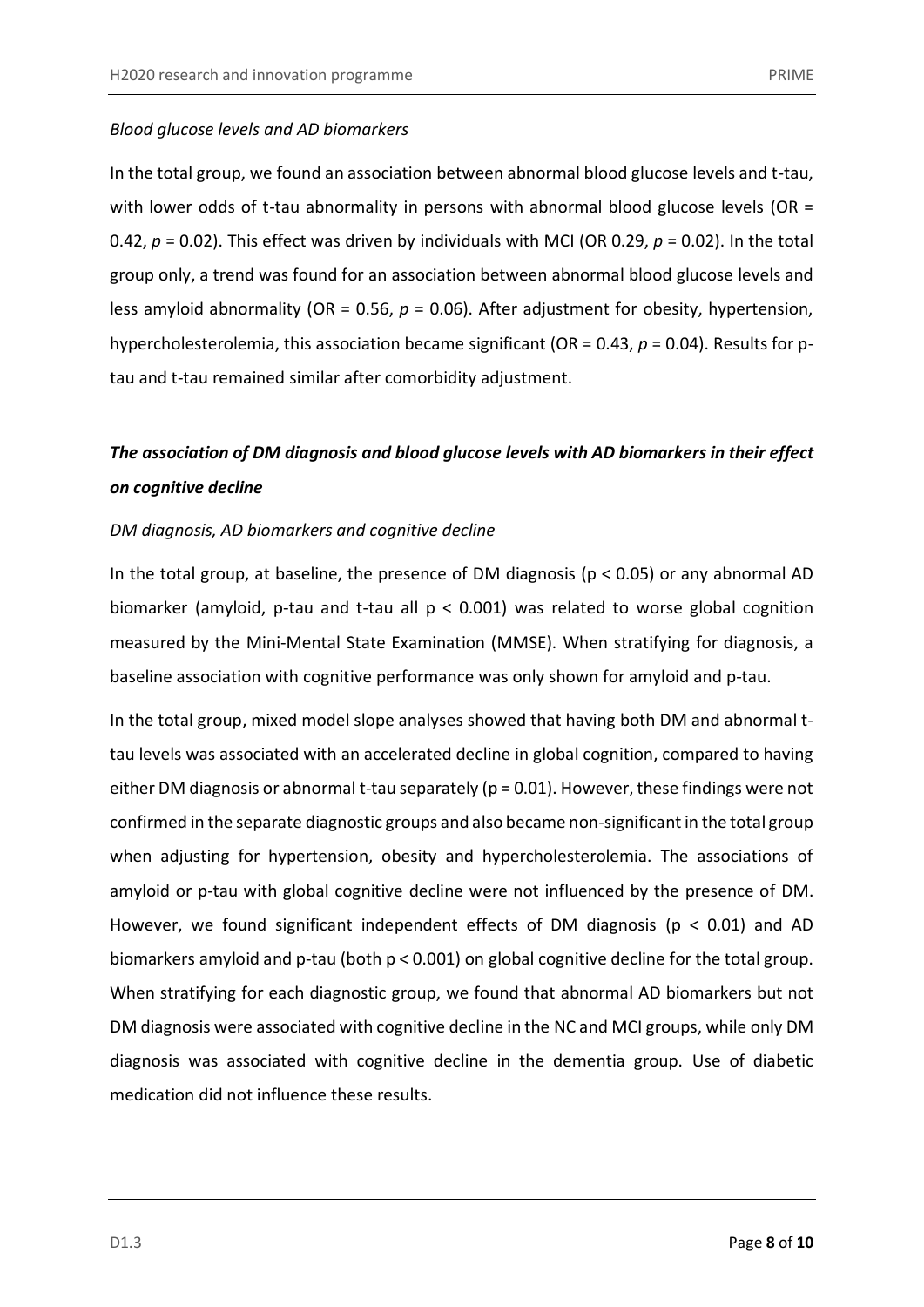## *Blood glucose levels, AD biomarkers and cognitive decline*

In the total group, baseline analyses showed that amyloid ( $p < 0.01$ ) and t-tau ( $p < 0.05$ ) were related to lower global cognitive scores, while no association was found for p-tau and abnormal blood glucose with cognition. When stratifying for diagnosis, these baseline associations were not shown.

Furthermore, no interaction of blood glucose levels with any of the AD biomarkers was found in the effect on global cognitive decline in the total group. Abnormal AD biomarkers were independently related to cognitive decline (all p < 0.05), but abnormal blood glucose was not significantly related to cognitive decline. When stratifying for diagnostic group, the effect of AD biomarkers on cognitive decline was most pronounced in the NC group, and in none of the groups an effect of abnormal blood glucose on cognitive decline was shown. Adjusting for hypertension, obesity and hypercholesterolemia again did not change the results.